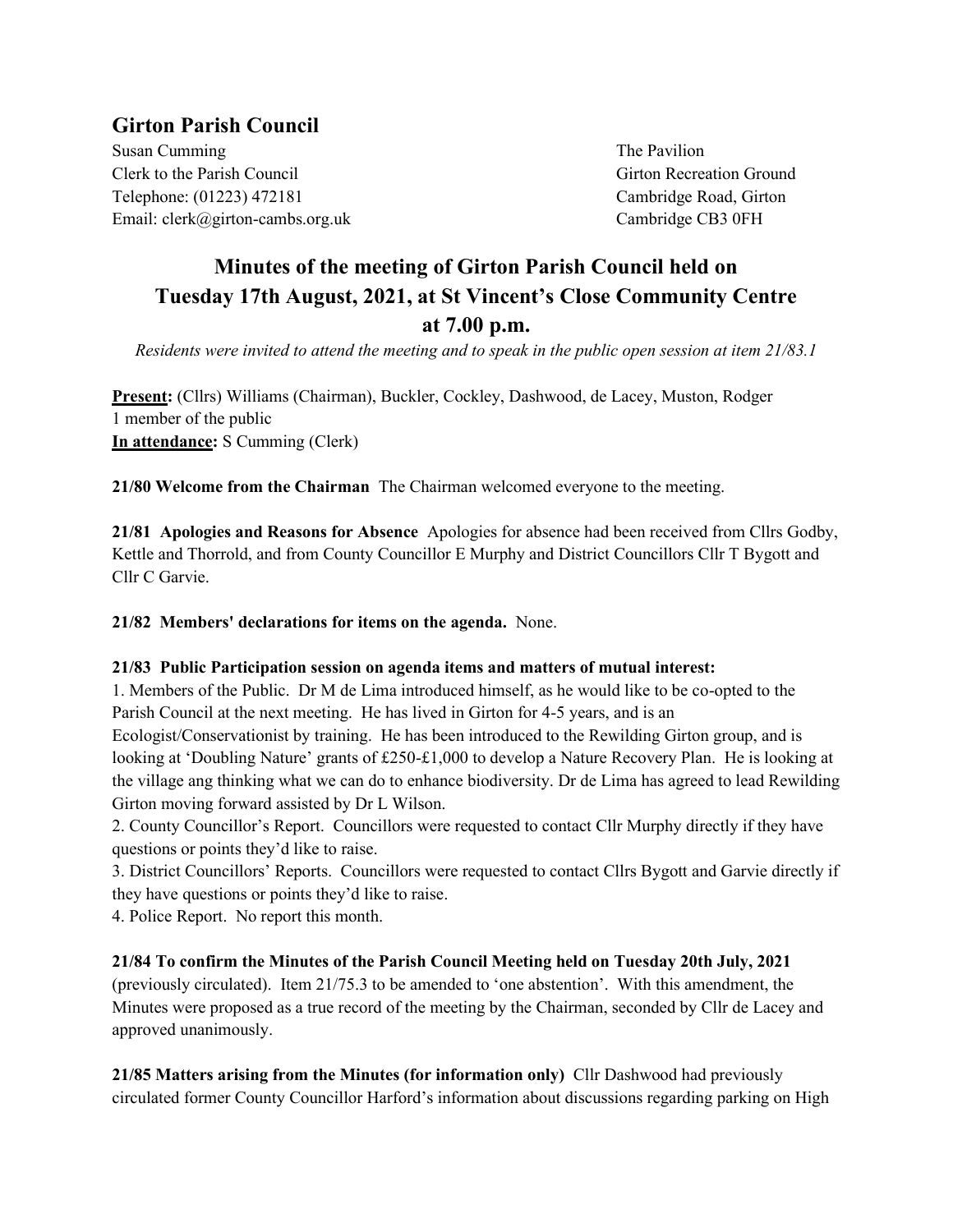Street. There is potential for serious concern regarding possible accidents when 9-10 vehicles are parked there. It would be good for the school to come up with suggestions on how to take this forward is it is causing disquiet amongst residents. Taxis which wait all day could go to the other Gretton School site to wait. A system for monitoring is needed, to be brought to a subsequent Parish Council meeting. The Chairman has been in touch with the School Principal who has written to staff. There are a number of other places in the village where there is inconsiderate parking.

#### **21/86 Finance and Resource Management**

1. To approve the payments schedule to date this month (previously circulated). The payment for the repair to wooden railings was because at Girton Feast someone had reversed into the swing barrier and broken it, and a section of the low rail fence had previously been broken. Given the recent illegal occupation of public space at Bar Hill it had been decided to repair this as an emergency measure. Proposed by the Chairman, seconded by Cllr de Lacey, and approved unanimously.

The Chairman explained that the payment for LXA Project Management had been made by BACS from Ipswich Co-Op Bank following a visit in person. It appears that setting up an online account with Co-Operative Bank can be done by email to the Business Banking section and the chairman will pursue this. Thanks were given to the Chairman for this.

2. To note any significant variance from usual levels of monthly income/expenditure. None.

**21/87 Correspondence (to be received)** Correspondence had been circulated by email.

#### **21/88 To receive reports**

1. Chairman's Report *(Appendix A)* The accountants are bringing the accounts up to date and an extraordinary meeting may be needed to approve the Annual Return. Four tenders have been received for the Pavilion building works, with a clear leader in Godfrey  $&$  HIcks. LXA will give a final report to recommend them. Godfrey & Hicks are a local company and showed a willingness to work with the Council to realise the project within budget. The timeframe will be longer than anticipated and we have asked if we can phase the work to minimise closure of the changing rooms so there is less disruption to users. Use of the changing rooms and hall will now be extended up to Christmas. An offer to Cotton Hall of £75 per week for use of office space was rejected by Trustees, so the Council will regroup and put forward another proposal. The Chairman wants to hold the St Vincent's offer as the whole process has been delayed. The see-saw has been repaired. An application has been submitted for a Zero Carbon Communities grant. The HR Committee has done good work, with one application for the Clerk's post received.

2. Girton Town Charity Report. No report this month.

3. Rewilding Girton *(Appendix B)* It was queried if Woody Green could be made part of the Rewilding Project, with volunteers to clear this area and Girton Parish Council to develop it next Spring. This will be taken forward with the Girton Green Team.

4. Pavilion Refurbishment Report. British Heart Foundation are to pick up the filing cabinets. The groundsman is to be prompted to fill the skip.

#### **21/89 Items which the Council need to discuss at the next meeting.**

#### Parking on High Street

Progressing the discussion with Cotton Hall regarding accommodating the Parish Office.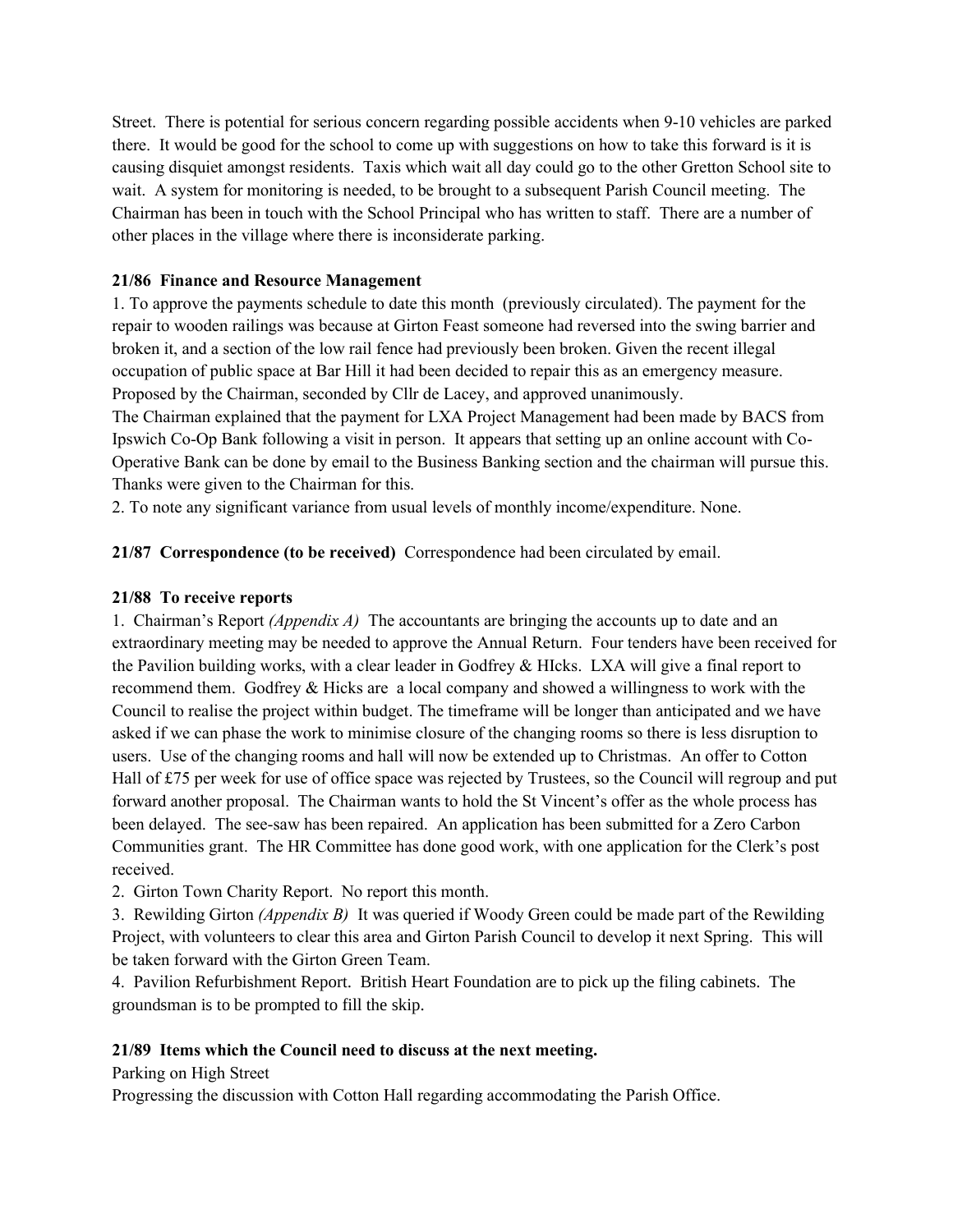It was reported that a catalytic converter has been stolen in Girton Road following a number of similar thefts in Oakington.

The meeting closed at 7.40pm

### **APPENDIX A Chairman's Report**

#### **11th August 2021**

August meetings do not normally merit full reports as we do not traditionally transact any business over the 'holiday' period. However as there some matters that need to be updated I am writing a brief summary.

Streets accountants undertook a brief review of the 20/21 accounts and reported that they will need to be brought up to date before the AGAR can be completed. Attempts to contact Coles Accounting to do this have been unsuccessful so we shall have to instruct Streets to do it. When the allocated individual returns from holiday next week we shall request that they proceed. The cost is likely to be an additional £400 but given that we have paid very little in accounting costs over the last 18 months this is well within our normal annual expenditure. The available time frame allows no feasible alternative and we shall need to call an extraordinary meeting to approve the Return when it is completed.

Attempts to set up online banking with Unity Trust continue to flounder. Despite almost daily contact they continue to fail to act upon our instructions. Payment to LXA is still outstanding and an attempt to pay by CHAPS from the Cambridge Building Society account failed as not being possible from our type of account! The Co-op have been requested to switch our account to online banking but fail to respond to email or telephone. I am currently trying to do something through their Ipswich branch but am awaiting a call back……

The Pavilion refurbishment project continues to progress. Four out of five of the selected contractors returned their stage 1 tenders and these were reviewed individually in on-line meetings with them and LXA. Of the four, two had very similar costings for 'preliminaries' and time frame. Of these one had a more enthusiastic and collaborative approach to providing a design within budgetary constraints and is likely to be selected. Given that the overall construction period is now likely to exceed 40 weeks it is actively being considered how the work can be scheduled to minimise disruption to use of the changing facilities in particular.

The Vice Chair and I have looked at the possible office accommodation at Cotton Hall, explained that we have a cheaper but less suitable and convenient option at St Vincent's Close, but have again had our offer for hire of the space rejected.

Following the resignation of Shahila Mitchel from the Council I picked up the ZCC grant application work and obtained information and quotations for energy saving heating of the building. Infrared radiation panel heaters were clearly the best option and have been used widely in other village halls. The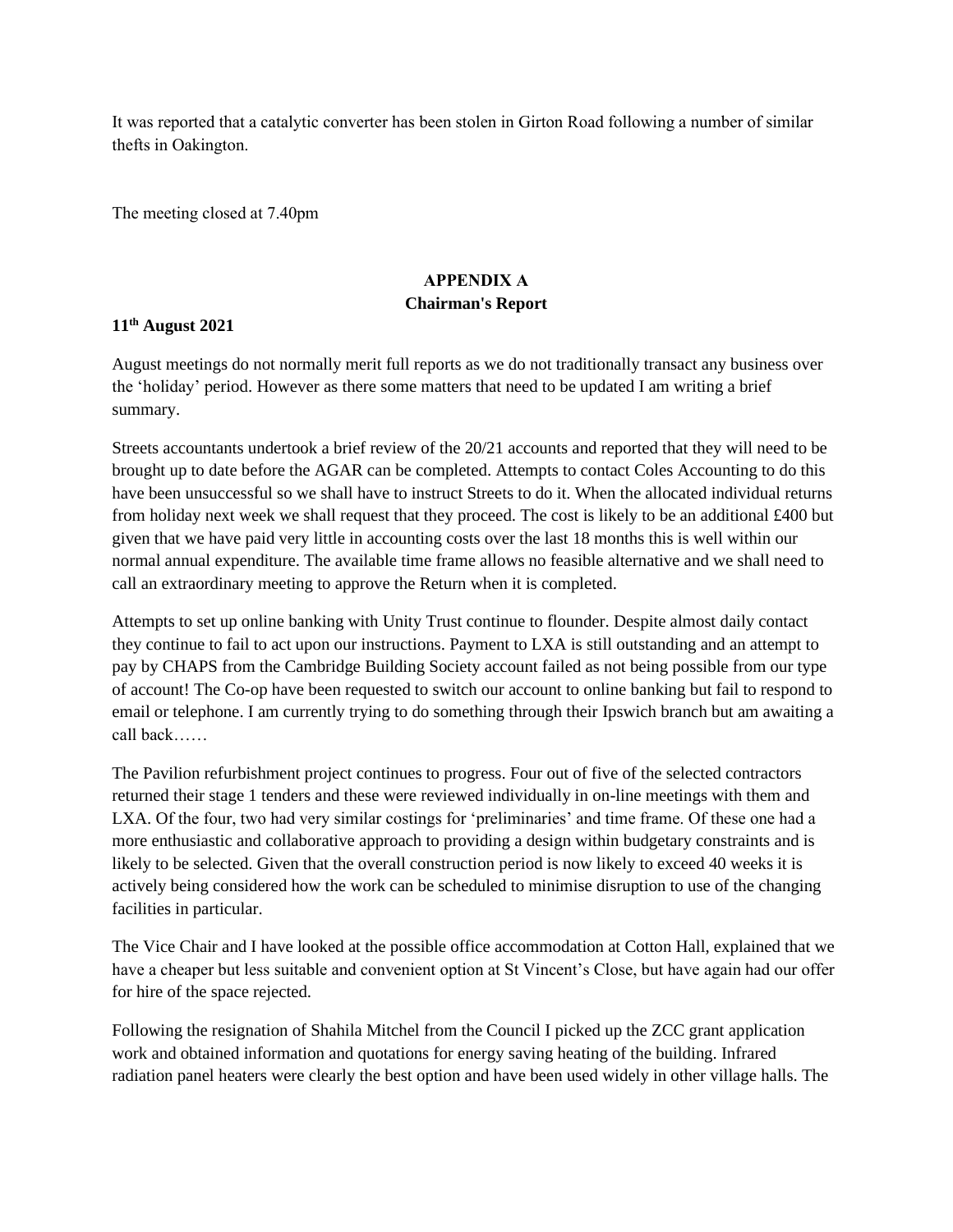application was made on that basis for a grant of £15,000 towards a total cost of about £25,000. A copy of the application will be included in correspondence.

The HR Committee has been very busy this month reviewing job descriptions and preparing adverts for the two vacancies we now have for the Clerk and assistant positions. Grateful thanks to them for their efforts.

Happily I can report that the see saw at the Pavilion playground has at last been repaired. It only took 18 months….

#### **Haydn Williams**

## **APPENDIX B Rewilding Project**

Report of an informal meeting held on 4<sup>th</sup> August, on Mayfield Green.

In attendance were: Jo Scones, Pam Manning, Julie and Alan Dashwood, Kay Green, Corinne Garvey, David Adamson, Marcelo Lima, Sandi Irvine, Mary Rodger.

Apologies from: Douglas de Lacey, Susie Cumming, George Thorpe, Martin Harnor, Nicola Gardner, Gill Cockley, Janet Sheard, Lucy Wilson

We are extremely fortunate to have Marcelo Lima joining our group. Marcelo is an expert in many areas of environmental concern, and is full of good ideas for ways forward. Marcelo and Mary will work together on the project, she will be happy to be led by his expertise on the best way to take this forward.

We began by identifying the aims of the project, which are: to improve the habitat for all wildlife, particularly insects, and especially bees; to add beauty to the village, which both residents, and those passing through, will be able to enjoy.

We still have the majority of the funds allocated to us by the Parish Council, and more funding may be available from the Co-op. We can apply for this next year if we feel the need.

We talked about the problems of rewilding verges. We recognise that some householders prefer to keep their verges neatly mowed, others are happy for them to go wild. The problem is that although wild verges are very pretty at some times of year, they are unsightly at others. Therefore we need to decide on a regime for mowing. It seems unfair to expect the mowing contractors to pick out individual verges along a street for mowing - they will want to mow the whole street or not at all. There are also long stretches of verge through the village which are not attached to any particular properties, and these would be ideal for planting with wildflowers. However it was recognised that this would be a huge project, needing a lot of manpower, so may not be possible at the moment.